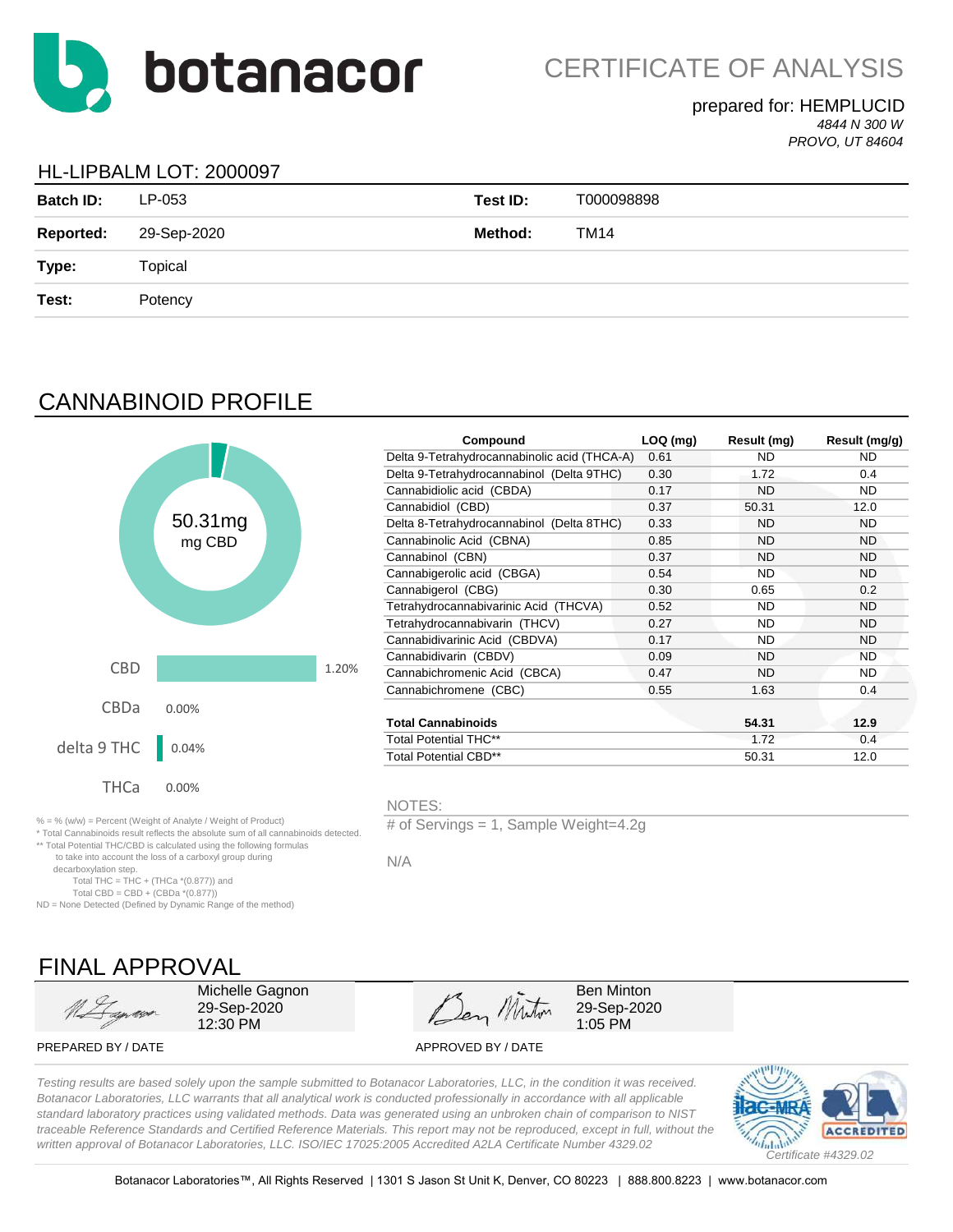

CERTIFICATE OF ANALYSIS

### prepared for: HEMPLUCID *4844 N 300 W*

*PROVO, UT 84604*

### HL-LIPBALM LOT: 200097

| <b>Batch ID:</b> | LP-053                        | Test ID: | T000097404                   |
|------------------|-------------------------------|----------|------------------------------|
| <b>Reported:</b> | 25-Sep-2020                   | Method:  | TM24, TM25, TM26, TM27, TM28 |
| Type:            | Topical                       |          |                              |
| Test:            | <b>Microbial Contaminants</b> |          |                              |
|                  |                               |          |                              |

## MICROBIAL CONTAMINANTS

| Contaminant                            | Result (CFU/g)* |  |
|----------------------------------------|-----------------|--|
| <b>Total Aerobic Count**</b>           | None Detected   |  |
| <b>Total Coliforms**</b>               | None Detected   |  |
| <b>Total Yeast and Molds**</b>         | None Detected   |  |
| E. coli                                | Absent          |  |
| STEC and 0157 E. coli                  | None Detected   |  |
| <b>Salmonella</b>                      | None Detected   |  |
| * CFU/g = Colony Forming Unit per Gram |                 |  |

*\*\* Values recorded in scientific notation, a common microbial practice of expressing numbers that are too large to be conveniently* 

 *written in decimal form.*

*Examples: 10^2 = 100 CFU 10^3 = 1,000 CFU 10^4 = 10,000 CFU 10^5 = 100,000 CFU*

#### NOTES:

Total Aerobic: None Detected Coliforms: None Detected TYM: None Detected Free from visual mold, mildew, and foreign matter

## FINAL APPROVAL



Tori King 25-Sep-2020 2:18 PM

Greg Zimpfer 25-Sep-2020 4:55 PM

PREPARED BY / DATE APPROVED BY / DATE

*Testing results are based solely upon the sample submitted to Botanacor Laboratories, LLC, in the condition it was received. Botanacor Laboratories, LLC warrants that all analytical work is conducted professionally in accordance with all applicable standard laboratory*  practices using validated methods. Data was generated using an unbroken chain of comparison to NIST traceable Reference Standards and *Certified Reference Materials. This report may not be reproduced, except in full, without the written approval of Botanacor Laboratories, LLC. ISO/IEC 17025:2005 Accredited A2LA Certificate Number 4329.03*



Botanacor Laboratories™, All Rights Reserved | 1301 S Jason St Unit K, Denver, CO 80223 | 888.800.8223 | www.botanacor.com